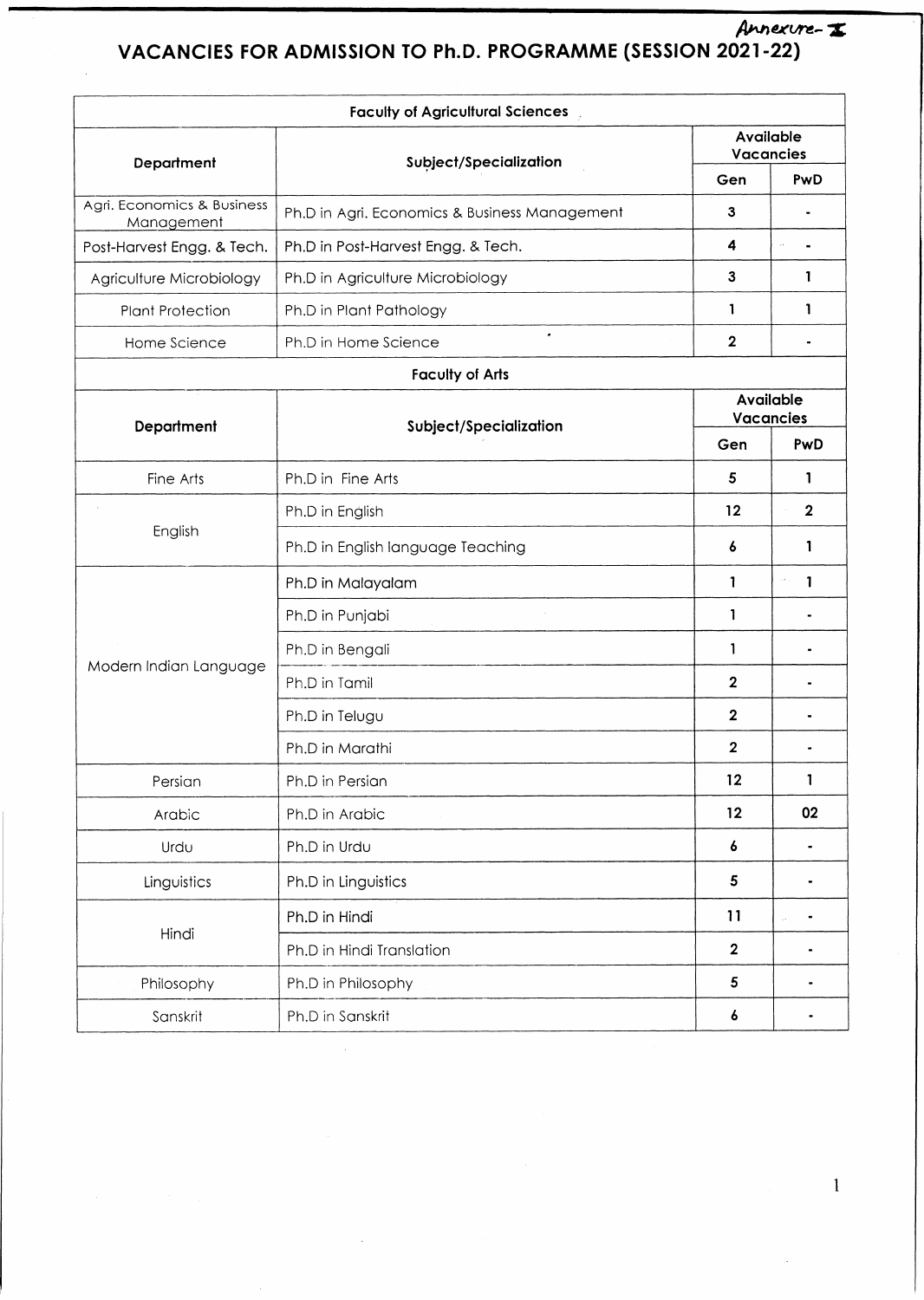|                                                                                                                          | <b>Faculty of Commerce</b>                           |                               |                  |
|--------------------------------------------------------------------------------------------------------------------------|------------------------------------------------------|-------------------------------|------------------|
| Department                                                                                                               | Subject/Specialization                               | Available<br><b>Vacancies</b> |                  |
|                                                                                                                          |                                                      | Gen                           | PwD              |
| Ph.D in Commerce<br>Commerce                                                                                             |                                                      | 16                            | 3                |
| Faculty of Engg. & Tech                                                                                                  |                                                      |                               |                  |
|                                                                                                                          | Subject/Specialization                               | Available<br>Vacancies        |                  |
| Department                                                                                                               |                                                      | Gen                           | PwD              |
| <b>Applied Physics</b><br>Ph.D in Applied Physics                                                                        |                                                      | 14                            | 1                |
| Computer Engg.<br>Ph.D in Computer Engg.                                                                                 |                                                      | 26                            | $\mathbf 2$      |
| Civil Engg.<br>Ph.D in Civil Engg.                                                                                       |                                                      | 121                           | 8                |
| Ph.D in Applied Chemistry<br><b>Applied Chemistry</b>                                                                    |                                                      | 11                            | 1                |
| Mechanical Engg.<br>Ph.D in Mechanical Engg.                                                                             |                                                      | 126                           | 8                |
| Chemical Engg.<br>Ph.D in Chemical Engg.                                                                                 |                                                      | 21                            | 1                |
| Electrical Engg.<br>Ph.D in Electrical Engg.                                                                             |                                                      | 25                            | 3                |
| Ph.D in Electronics Engg.<br>Electronics Engg.                                                                           |                                                      | 56                            | 4                |
| <b>Applied Mathematics</b><br>Ph.D in Applied Mathematics                                                                |                                                      | 17                            | 1                |
| Ph.D in Petroleum Processing & Petrochemical<br>Petroleum Studies<br>Engineering                                         |                                                      | 16                            | 1                |
| Interdisciplinary<br>Ph.D in Nanotechnology<br>Nanotechnology Centre                                                     |                                                      | 1                             |                  |
| Centre for Interdisciplinary<br><b>Biomedical &amp; Human</b><br>Ph.D in Biomedical & Human Factor Engg.<br>Factor Engg. |                                                      | 3                             |                  |
| Architecture<br>Ph.D in Architecture                                                                                     |                                                      | 14                            | 1                |
| <b>Faculty of International Studies</b>                                                                                  |                                                      |                               |                  |
|                                                                                                                          |                                                      | Available<br>Vacancies        |                  |
| Department                                                                                                               | Subject/Specialization                               | Gen                           | PwD              |
| West Asian Studies and<br>North African Studies                                                                          | Ph.D in West Asian Studies and North African Studies | 8                             | 1                |
| Strategic and Security<br>Ph.D in Strategic , Security & Peace Studies<br>Studies                                        |                                                      | 4                             |                  |
| Faculty of Law                                                                                                           |                                                      |                               |                  |
| Department                                                                                                               | Subject/Specialization                               | Available<br>Vacancies        |                  |
|                                                                                                                          |                                                      | Gen                           | PwD              |
|                                                                                                                          |                                                      | 13                            | $\boldsymbol{2}$ |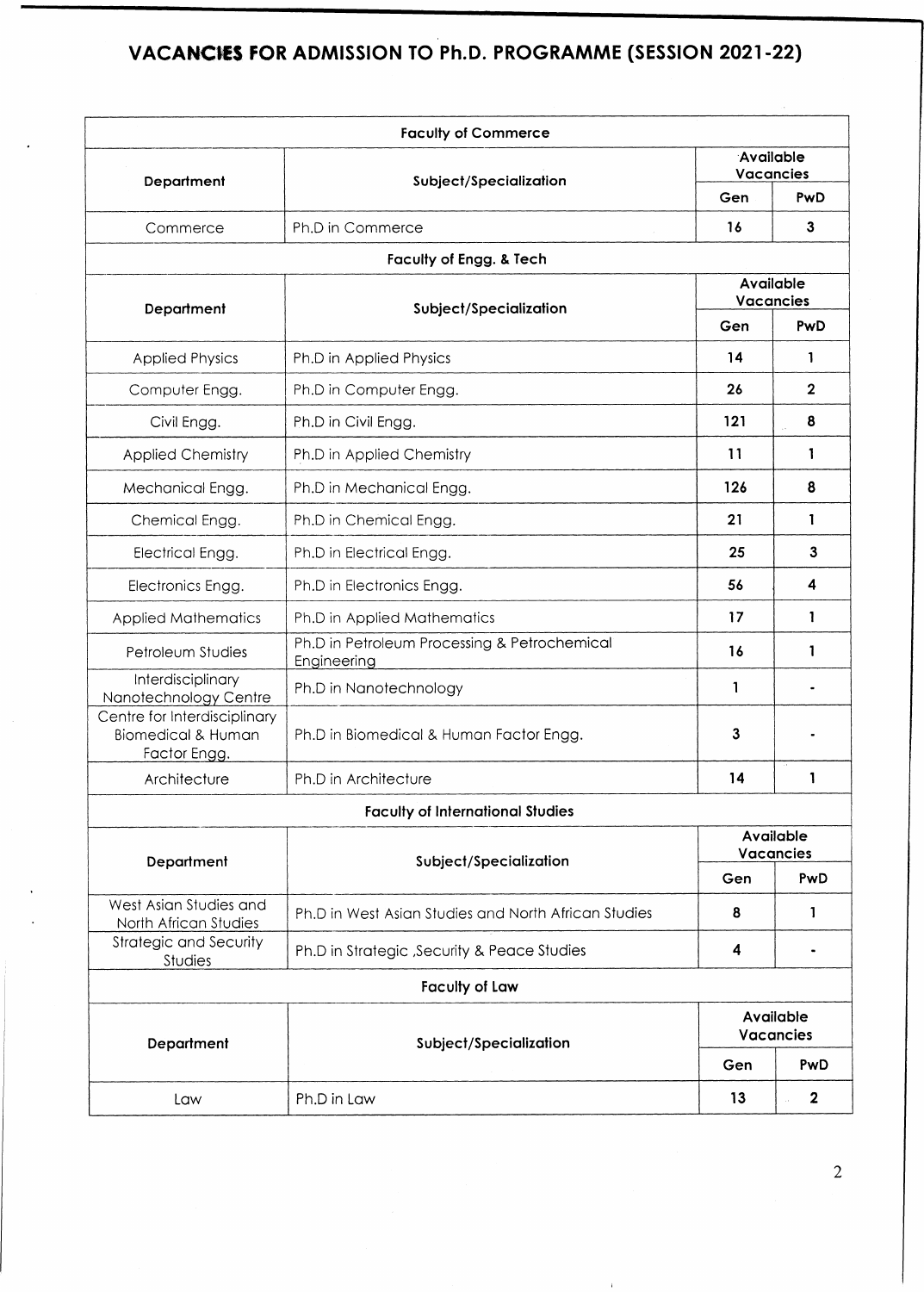|                                                          | <b>Faculty of Life Sciences</b>                     |                  |                               |  |
|----------------------------------------------------------|-----------------------------------------------------|------------------|-------------------------------|--|
| Department                                               | Subject/Specialization                              |                  | Available<br><b>Vacancies</b> |  |
|                                                          |                                                     | Gen              | PwD                           |  |
| Wild Life Sciences                                       | Ph.D in Wild Life Sciences                          | 18               | 1                             |  |
| Museology                                                | Ph.D in Museology                                   | 1                |                               |  |
| Biochemistry                                             | Ph.D in Biochemistry                                | 9                | 1                             |  |
| Botany                                                   | Ph.D in Botany                                      | 22               | 3                             |  |
| Zoology                                                  | Ph.D in Zoology                                     | 51               | 4                             |  |
| Interdisciplinary<br>Biotechnology Unit                  | Ph.D in Biotechnology                               | $\boldsymbol{2}$ | 1                             |  |
|                                                          | <b>Faculty of Management Studies &amp; Research</b> |                  |                               |  |
| Department                                               | Subject/Specialization                              |                  | Available<br>Vacancies        |  |
|                                                          |                                                     | Gen              | PwD                           |  |
| <b>Business Administration</b>                           | Ph.D in Business Administration                     | 9                | $\boldsymbol{2}$              |  |
|                                                          | <b>Faculty of Medicine</b>                          |                  |                               |  |
|                                                          | Subject/Specialization                              |                  | Available<br><b>Vacancies</b> |  |
| Department                                               |                                                     | Gen              | PwD                           |  |
| Biochemistry                                             | Ph.D in Biochemistry                                | 15               | 1                             |  |
| Physiology                                               | Ph.D in Physiology                                  | 15               | 1                             |  |
| TB & Respiratory Diseases                                | Ph.D in Tuberculosis                                | 14               | 1                             |  |
| Plastic Surgery                                          | Ph.D in Plastic Surgery                             | 14               | 1                             |  |
| Forensic Medicine                                        | Ph.D in Forensic Medicine & Toxicology              | 5                |                               |  |
| Psychiatry                                               | Ph.D in Clinical Psychology                         | $\mathbf{3}$     |                               |  |
| Pharmacology                                             | Ph.D in Pharmacology                                | 20               | 1                             |  |
| Paediatrics                                              | Ph.D in Paediatrics                                 | 15               | $\cdot$ 1                     |  |
| Rajiv Gandhi Centre for<br>Diabetes and<br>Endocrinology | Ph.D in Endocrinology                               | $\boldsymbol{2}$ |                               |  |
| Microbiology                                             | Ph.D in Microbiology                                | 1                |                               |  |
| Interdisciplinary Brain<br>Research Centre               | Ph.D in Neuroscience                                | 1                |                               |  |
| Anatomy                                                  | Ph.D in Anatomy                                     | 25               | 1                             |  |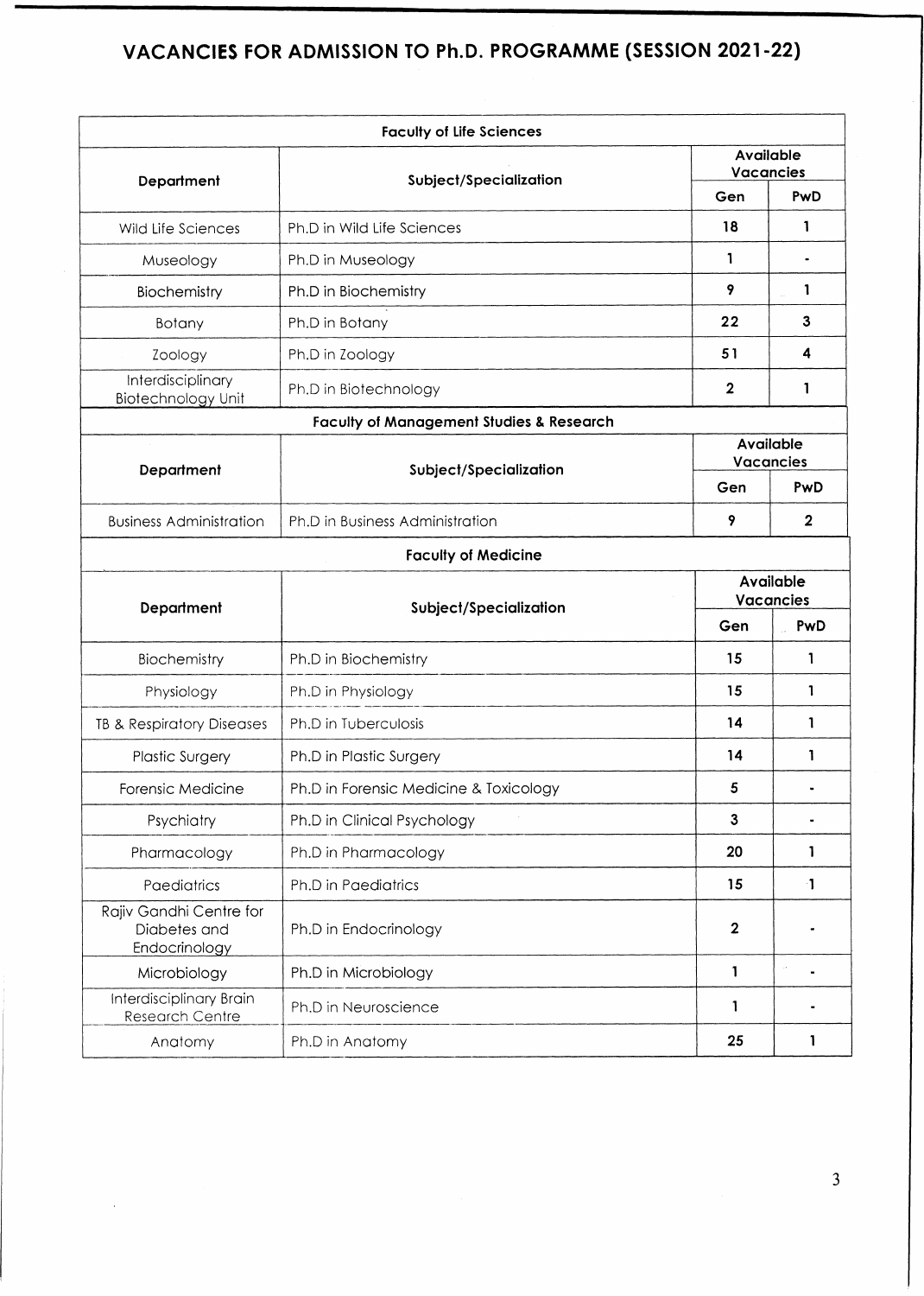| <b>Faculty of Science</b>                       |                                             |                        |                               |  |
|-------------------------------------------------|---------------------------------------------|------------------------|-------------------------------|--|
| Department                                      | Subject/Specialization                      |                        | Available<br><b>Vacancies</b> |  |
|                                                 |                                             | Gen                    | PwD                           |  |
| Physics                                         | Ph.D in Physics                             | 41                     | 4                             |  |
| Geology                                         | Ph.D in Geology                             | 10                     | $\boldsymbol{2}$              |  |
| Computer Science                                | Ph.D in Computer Science                    | 5                      | 1                             |  |
| Mathematics                                     | Ph.D in Mathematics                         | 15                     | 3                             |  |
| Chemistry                                       | Ph.D in Chemistry                           | 32                     | $\mathbf{2}$                  |  |
| Geography                                       | Ph.D in Geography                           | 14                     | 1                             |  |
| <b>Statistics &amp; Operations</b>              | Ph.D in Statistics                          | 6                      | 1                             |  |
| Research                                        | Ph.D in Operations Research                 | 4                      |                               |  |
| Remote Sensing and GIS<br>Applications          | Ph.D in Remote Sensing and GIS Applications | 5                      |                               |  |
|                                                 | <b>Faculty of Social Sciences</b>           |                        |                               |  |
|                                                 | Subject/Specialization                      | Available<br>Vacancies |                               |  |
| Department                                      |                                             | Gen                    | PwD                           |  |
| Psychology                                      | Ph.D in Psychology                          | 3                      | $\bullet$ . $\bullet$ .       |  |
| History / Centre for<br><b>Advanced Studies</b> | Ph.D in History                             | 30                     | 4                             |  |
| <b>Islamic Studies</b>                          | Ph.D in Islamic Studies                     | 10                     | 1                             |  |
|                                                 | Ph.D in Political Science                   | 5                      | 1                             |  |
| <b>Political Science</b>                        | Ph.D in Public Administration               | 3                      |                               |  |
|                                                 | Ph.D in Human Right                         | $\mathbf 2$            |                               |  |
| Education                                       | Ph.D in Education                           | 15                     | $\mathbf 2$                   |  |
| Economics                                       | Ph.D in Economics                           | 12                     | $\boldsymbol{2}$              |  |
| Physical Education                              | Ph.D in Physical Education                  | 9                      | 1                             |  |
| Library& Information Sc.                        | Ph.D in Library& Information Sc.            | $\mathbf{2}$           | 1                             |  |
| Sociology                                       | Ph.D in Sociology                           | 1                      | 1                             |  |
| Social Work                                     | Ph.D in Social Work                         | 5                      | 1                             |  |
| Centre for Women's<br>Studies                   | Ph.D in Women's Studies                     | $\mathbf{3}$           | 1                             |  |
| Mass Communication                              | Ph.D in Mass Communication                  | 4                      |                               |  |

**4**